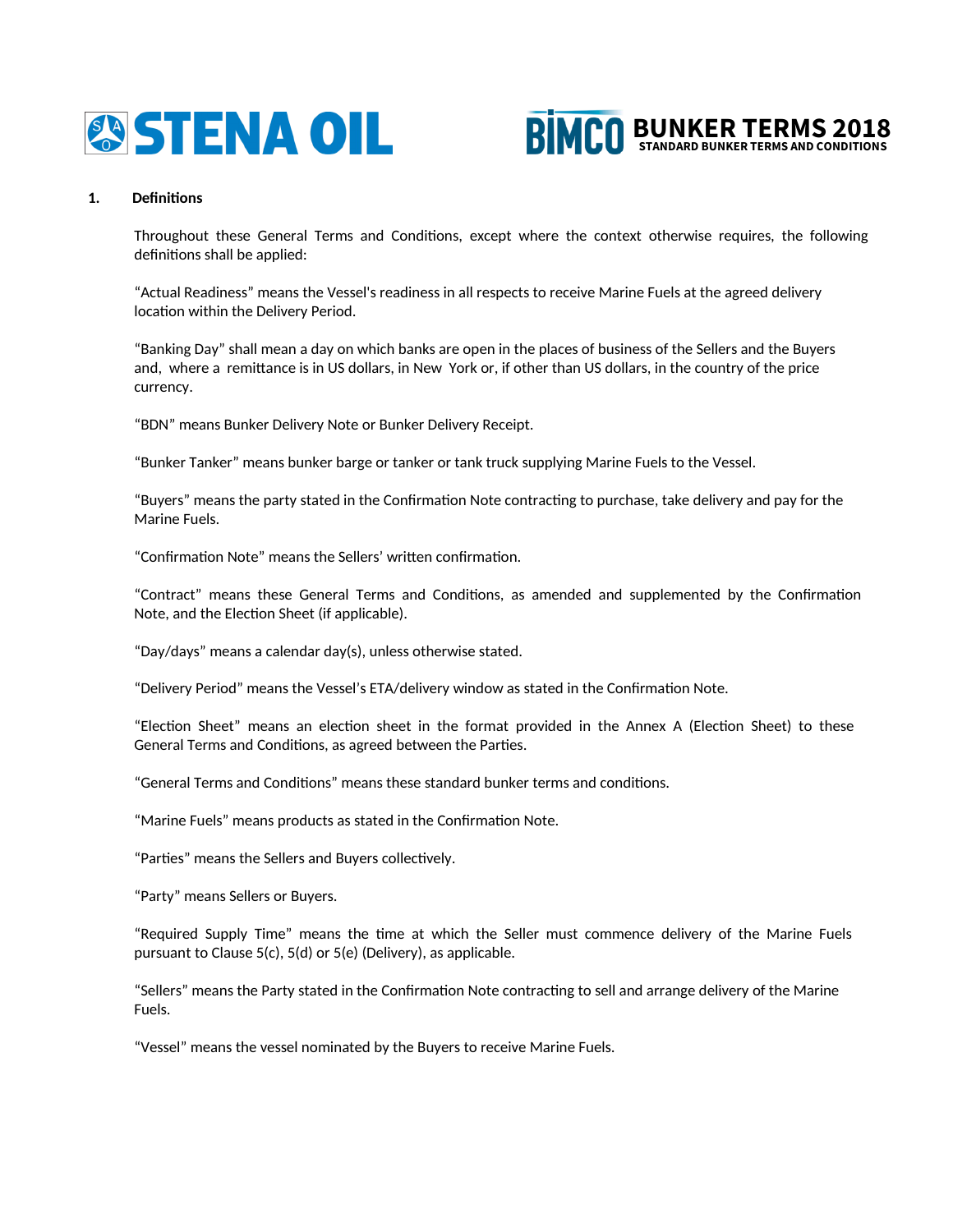STANDARD BUNKER TERMS AND CONDITIONS

# **2. Specifications/Grades/Quality**

- (a) The Buyers shall have the sole responsibility for the nomination of the specifications and grades of Marine Fuels fit for use by the Vessel.
- (b) The Sellers warrant that the Marine Fuels shall be of a homogeneous and stable nature and shall comply with the specifications and grades agreed between the parties and stated in the Confirmation Note. Unless otherwise agreed in the Confirmation Note, the Marine Fuels shall in all respects comply with the latest edition of ISO Standard 8217 as per the date of the Confirmation Note.

# **3. Quantities/Measurements**

- (a) Subject to the provisions of Subclause 6(c) (Documentation) and Clause 9 (Claims) hereunder the quantities of Marine Fuels delivered shall be measured from the official gauge or manual sounding or meter of the Bunker Tanker effecting delivery, or in case of delivery ex-wharf, of the shore-meter or the like equipment.
- (b) The Sellers shall invite the Buyers or their representatives to witness the opening and closing gauge, or manual sounding or meter reading and the taking of bunker temperature of all bunker tanks on the Bunker Tanker and shall be given sufficient information and access to the official gauge or manual soundings or meter of the Bunker Tanker or shore-meter and relevant documentation to verify the volume delivered. The absence of the Buyers or their representatives shall not prejudice the validity of the measurement of the quantities of Marine Fuels delivered. In the event that local bunkering rules and regulations apply mandatorily, these shall take precedence over the provisions of Subclauses 3(a) and 3(b) (Quantities/Measurements).
- (c) The Marine Fuels to be delivered under the Contract shall be measured and calculated in accordance with the ISO-ASTM-API-IP Petroleum Measurement Tables.

# **4. Sampling**

- (a) The Sellers shall invite the Buyers or their representatives to witness the sampling of Marine Fuels. During bunkering a primary sample shall be drawn at a point, to be mutually agreed between the Sellers and the Buyers or their respective representatives, closest to the Vessel's bunker manifold and otherwise in accordance with the procedures set out in IMO Resolution MEPC.182(59) Guidelines for the Sampling of Fuel Oil for Determination of Compliance with MARPOL 73/78 Annex VI or any subsequent amendments thereto. Each sample shall be thoroughly mixed and carefully divided into a minimum of five (5) identical samples and one sample of each grade of Marine Fuels shall be retained on board the Vessel for MARPOL purposes. The absence of the Buyers or their representatives shall not prejudice the validity of the samples taken. In the event that local bunkering rules and regulations apply mandatorily, these shall take precedence over the provisions of this Subclause 4(a) (Sampling).
- (b) The samples referred to in Subclause 4(a) (Sampling) shall be securely sealed and provided with labels showing the Vessel's name, identity of delivery facility, product name, delivery date and place and point of sampling and seal number, authenticated with the Vessel's stamp and signed by the Sellers' representative and the Master of the Vessel or the Master's authorized representative.
- (c) Two (2) samples shall be retained by the Sellers for minimum forty-five (45) days after delivery of the Marine Fuels to the Vessel or, on being requested in writing by the Buyers, for as long as the Buyers may reasonably require, and the other three (3) samples shall be retained on board the Vessel (one of which shall be for MARPOL purposes).
- (d) If the quantity is delivered by more than one Bunker Tanker, the sampling procedure shall be repeated as outlined in this Clause 4 (Sampling).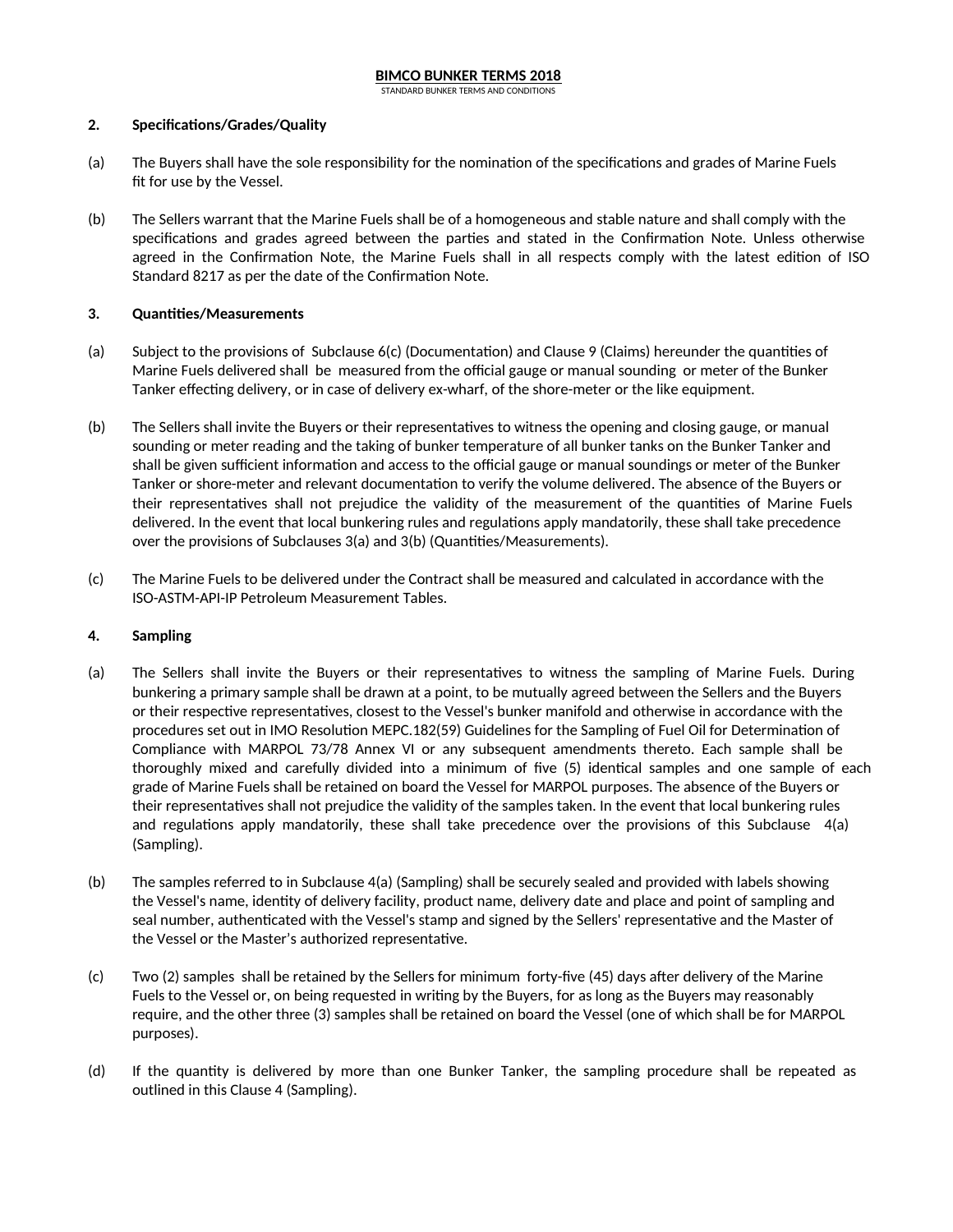#### **5. Delivery**

- (a) Within the Delivery Period:
	- (i) the Sellers shall deliver the Marine Fuels; and
	- (ii) the Buyers shall take delivery of the Marine Fuels,

day and night, Sundays and holidays included, at the port or place of delivery, subject always to the custom of that port or place.

- (b) The Buyers, or their agents at the port or place of delivery, shall give the Sellers or their representatives at the port or place of delivery, seventy-two (72) and forty-eight (48) hours approximate and twenty-four (24) hours definite notice of the Vessel's arrival and the location and time at which delivery of the Marine Fuels is requested. If the Sellers agree to commence the delivery of the Marine Fuels at the time specified in the Buyers' 24 hours' notice, or the Parties agree to another time, the Sellers shall confirm this in writing to the Buyers (the "Confirmed Delivery Time").
- (c) Providing that the time of Actual Readiness is within 6 hours\* of the Confirmed Delivery Time, the Sellers shall commence delivery of the Marine Fuels within 6 hours\* of either: (i) the Confirmed Delivery Time; or (ii) the time of Actual Readiness, whichever is later.
- (d) Where the time of Actual Readiness is not within 6 hours\* of the Confirmed Delivery Time, the Sellers shall commence delivery within 12 hours\* of either: (i) the Confirmed Delivery Time; or (ii) the time of Actual Readiness, whichever is later.
- (e) Where no Confirmed Delivery Time has been agreed, the Sellers shall commence delivery within 12 hours\* of the Buyers' time of Actual Readiness.

*\*or such number of hours as otherwise specified in the Election Sheet.* 

- (f) The Sellers shall:
	- (i) be in possession of all permits required to comply with all relevant regulations pertaining to delivery of Marine Fuels at the port or place of delivery; and
	- (ii) subject to local laws, render all necessary assistance which may be reasonably required to make connections and disconnections between the delivery hose(s) and the Vessel's bunker manifold.
- (g) The Buyers shall be responsible for making all connections and disconnections between the delivery hose(s) and the Vessel's bunker manifold and to ensure that the hose(s) are properly connected to the Vessel's bunker manifold prior to the commencement of delivery.
- (h) The Buyers shall ensure that the Vessel is in possession of all certificates required to comply with all relevant regulations pertaining to delivery of the Marine Fuels at the port or place of delivery and that the Master of the Vessel or the Master's authorised representative shall:
	- (i) advise the Sellers in writing, prior to delivery, of the maximum allowable pumping rate and pressure and agree on communication and emergency shut-down procedures;
	- (ii) notify the Sellers in writing prior to delivery, of any special conditions, difficulties, peculiarities, deficiencies or defects in respect of and particular to the Vessel which might adversely affect the delivery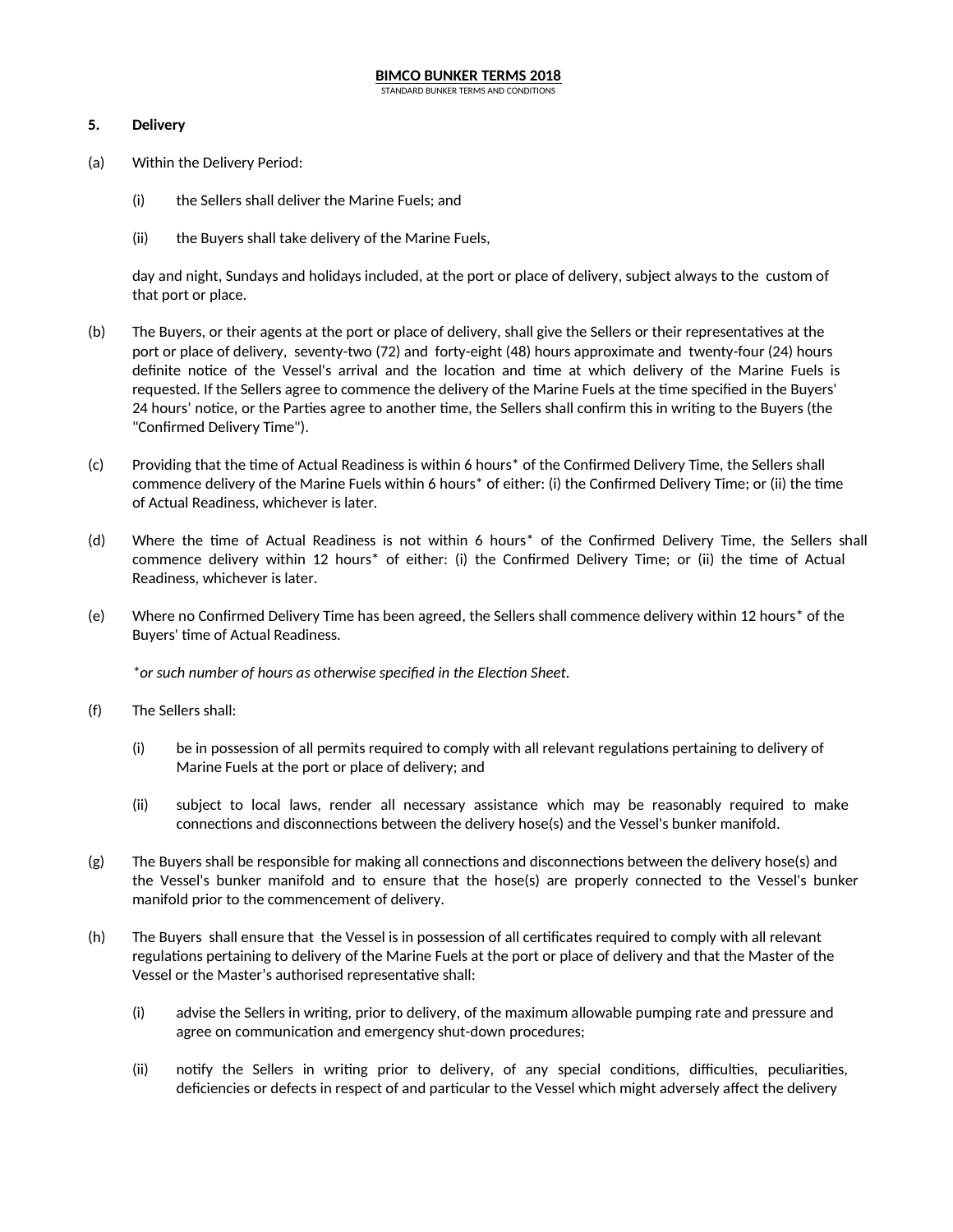STANDARD BUNKER TERMS AND CONDITIONS

of the Marine Fuels; and

(iii) provide a free side to receive the Marine Fuels and render all necessary assistance which may reasonably be required to moor or unmoor the Bunker Tanker, as applicable.

# **6. Documentation**

- (a) Before commencement of delivery the Sellers shall present for written acknowledgement by the Master of the Vessel or the Master's authorised representative, a bunker pre-delivery form or similar document, duly signed by the Sellers or their representative, which shall contain the quantities to be delivered and all information required in accordance with ISO 13739 or any subsequent amendments thereof, including, in particular, the values for: viscosity; density; sulphur content; flash point; and delivery temperature. In addition, and if available, similar information shall be provided for vanadium; ash content; water content; and pour point. In the event that local bunkering rules and regulations apply mandatorily, these shall take precedence over the provisions of this Subclause 6(a) (Documentation).
- (b) Once the delivery is completed and quantities measured, a BDN shall be signed and stamped by the Master of the Vessel or the Master's authorised representative, and returned to the Sellers, or their representative, as acknowledgement of the actual volume and the actual delivery temperature only and a duplicate copy shall be retained by the Master of the Vessel. This receipt shall contain the following minimum information which is warranted by the Sellers: delivered quantity in volume units; density in kg/m $^{-3}$  at 15  $^\circ$  C as per ISO 3675; delivery temperature; flash point; sulphur content in % m/m as per ISO 8754; and viscosity.
- (c) In the event the Master of the Vessel or the Master's authorised representative is not satisfied with the sampling, quantity or any other matter concerning the Marine Fuels or their delivery, the Master or the Master's authorised representative shall on completion of delivery:
	- (i) make appropriate remarks in the BDN detailing the complaints and/or referring to a separate letter of protest; or
	- (ii) if remarks in the BDN are not permitted, issue a separate letter of protest,

receipt of either of which shall be acknowledged in writing by the Sellers' representative.

#### **7. Price**

- (a) The Sellers' price of the Marine Fuels is valid only if the Vessel arrives within the Delivery Period and shall be in the amount expressed per unit and in the currency stated in the Confirmation Note for each grade of Marine Fuels delivered into the Vessel's tanks free delivered/ex-wharf as applicable and stated in the Confirmation Note. In the event the price is quoted in volume units, conversion to standard volume shall be at sixty (60) degrees Fahrenheit or at fifteen (15) degrees Celsius. If the Sellers agree to arrange delivery of the Marine Fuels outside the Delivery Period the Sellers shall be entitled to amend the price to take into account prevailing market prices.
- (b) Any and all additional charges incurred by the Sellers which are for the Buyers' account shall be specified in the Sellers' quotation and in the Confirmation Note and shall include but not be limited to:
	- (i) wharfage charges, barging charges or other similar charges;
	- (ii) mooring charges or port dues; and
	- (iii) duties, taxes, charges or other costs in the country where delivery takes place.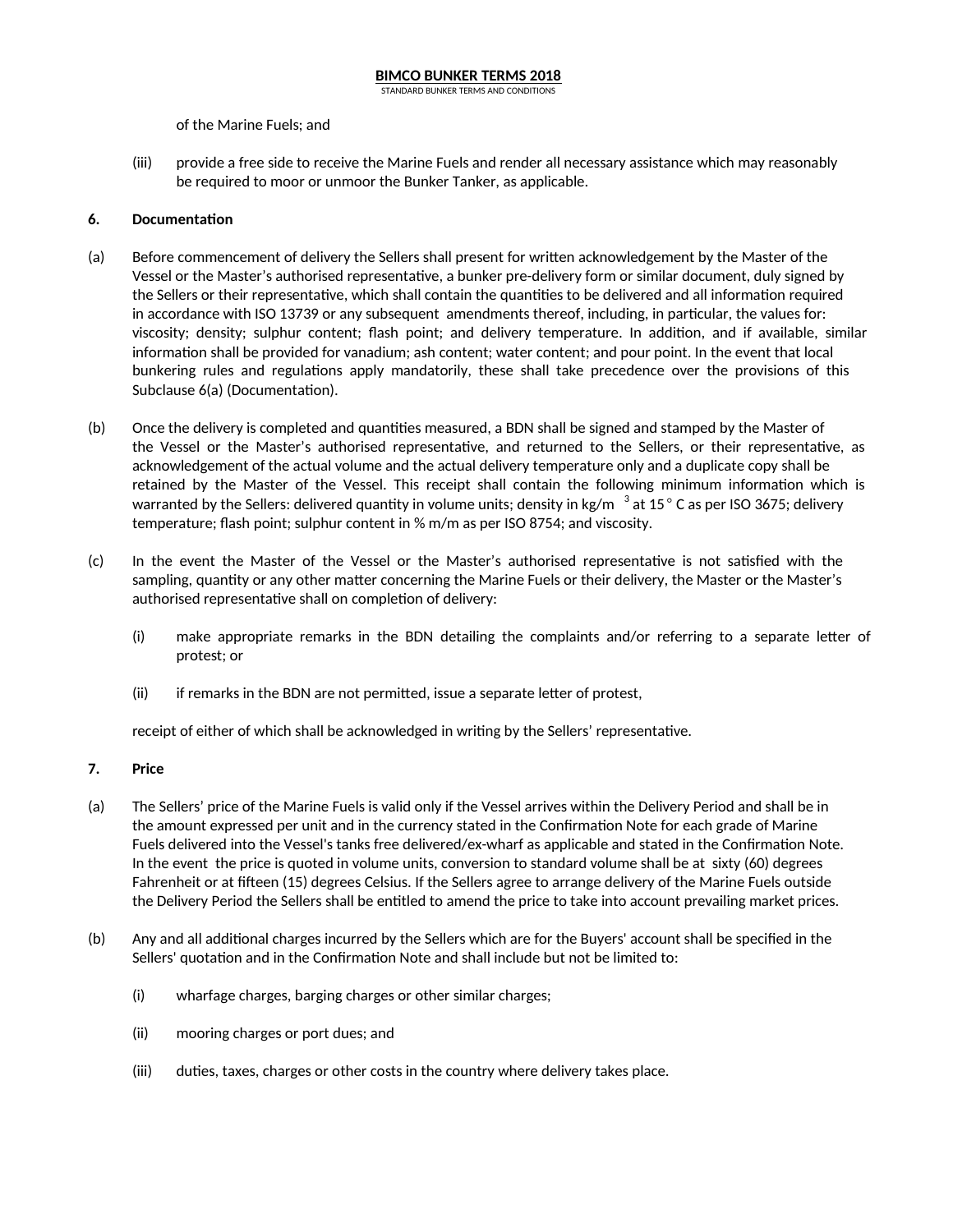STANDARD BUNKER TERMS AND CONDITIONS

# **8. Payment**

- (a) Payment for the Marine Fuels shall be made by the Buyers within thirty (30) days or, if otherwise agreed, within the number of days stated in the Confirmation Note after the completion of delivery. In the event payment has been made in advance of delivery, such payment shall be adjusted on the basis of the actual quantities of Marine Fuels delivered and additional payment and/or refund shall be made within seven (7) days after the completion of delivery.
- (b) Payment shall be made in full, without set-off, counterclaim, deduction and/or discount, and free of bank charges.
- (c) Payment shall be deemed to have been made on the date the payment is credited to the bank account designated by the Sellers.
- (d) If payment falls due on a non-Banking Day, then payment shall be made on or before the last Banking Day before the due date.
- (e) Payment for delivery under the Contract shall satisfy sums owed to the Seller in the following order: (1) interest; (2) legal and enforcement costs; and (3) invoices from oldest to newest.
- (f) Any delay in payment and/or refund shall entitle either Party to interest at the rate of two (2) per cent per month or any part thereof or as otherwise agreed as per the Confirmation Note.
- (g) In the event of non-payment or non-refund, the non-defaulting Party reserves the right to pursue such legal remedies as may be available to them to recover the amount owed.
- (h) Notwithstanding any agreement to the contrary, payment for any amounts due (whether yet payable or not) under the Contract (or any other contract between the Buyers and the Sellers) will become due immediately and in the event of:
	- (i) bankruptcy, liquidation or suspension of payment (or any of the events stated in Clause 17(a) and (b) (Termination)) or comparable situation of the Buyers; or
	- (ii) any other situation, which in the reasonable discretion of the Sellers is deemed to affect adversely the financial position of the Buyers,

the Sellers shall have the option to:

- (1) demand that the Buyers comply with their obligations under the Contract; and/or
- (2) demand adequate security; and/or
- (3) suspend any pending deliveries; and/or
- (4) withdraw permission to consume the Marine Fuels for the propulsion of the Vessel; and/or
- (5) terminate the Contract.
- **9. Claims**
- (a) Quantity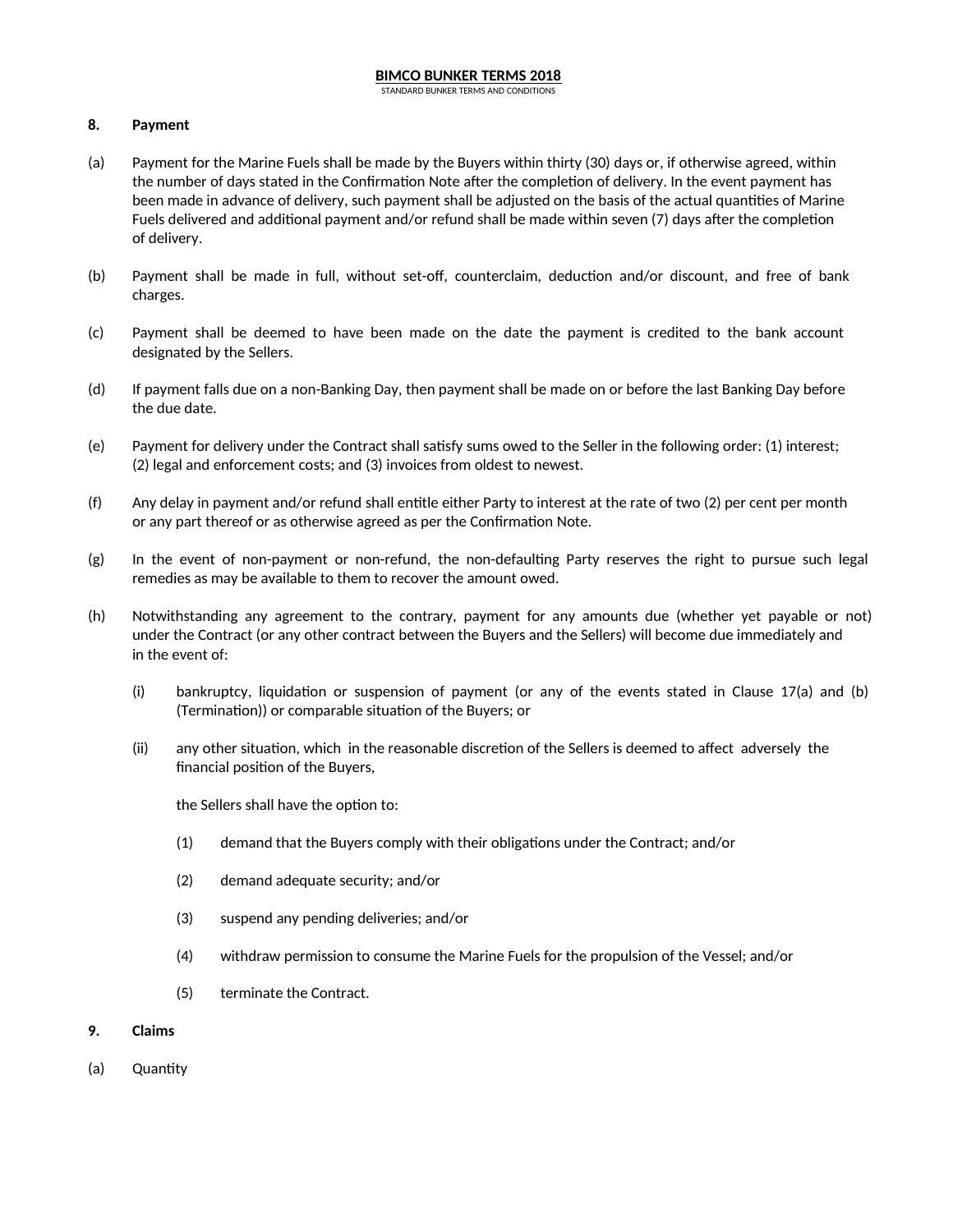#### **BIMCO BUNKER TERMS 2018** STANDARD BUNKER TERMS AND CONDITIONS

- (i) Any dispute as to the quantity delivered must be noted at the time of delivery in accordance with Subclause 6(c) (Documentation), and a claim for such quantity dispute must be presented to the Sellers by the Buyers in writing within fourteen (14) days from the date of delivery (or such number of days as otherwise specified in the Election Sheet), failing either/both of which such claim shall be deemed to be waived and barred.
- (ii) The Sellers shall have the right to charge the Buyers for all proven additional expenses incurred by the Sellers in connection with the Buyers' failure to take delivery of the full quantity of the Marine Fuels ordered by the Buyers (with an operational tolerance of +/- two (2) per cent).
- (iii) The Buyers shall have the right to charge the Sellers for all proven additional expenses incurred by the Buyers in connection with the Sellers' failure to deliver the full quantity of the Marine Fuels agreed as per the Confirmation Note (with an operational tolerance of +/- two (2) per cent), unless the quantity is amended by the Master or the Master's authorised representative in writing.

# (b) Quality/Specification

- (i) Any claim as to the quality or specification of the Marine Fuels must be notified in writing promptly after the circumstances giving rise to such claim have been discovered. If the Buyers do not notify the Sellers of any such claim within thirty (30) days of the date of delivery (or such number of days as otherwise specified in the Election Sheet), such claim shall be deemed to be waived and barred.
- (ii) In the event a claim is raised pursuant to Subclause 9(b)(i) (Claims), the Parties hereto shall have the quality of the Marine Fuels analysed by a mutually agreed, qualified and independent laboratory. The Buyers may request a full analysis of the parameters of the Marine Fuels in accordance with the specification set out in the Confirmation Note and ISO 4259. The Sellers shall provide the laboratory with one of the samples retained by them as per Subclause 4(c) (Sampling) and the test methods used by the laboratory shall be in accordance with those set out in ISO 8217. Unless otherwise agreed, the cost of the analysis shall be for the account of the Party whose claim/case is found unproven by the analysis.

#### (c) Delay

In the event of any delay resulting from:

- (i) the Buyers' failure to give proper notices and/or the Vessel's failure to be in Actual Readiness within six (6) hours (or such number of hours as otherwise specified in the Election Sheet) of the Confirmed Delivery Time and/or the Vessel failing to receive Marine Fuels at the pumping rate and pressure referred to in Subclause 5(e)(i) (Delivery); or
- (ii) the Sellers' failure to deliver the Marine Fuels in accordance with the minimum hourly pumping rate and pressure referred to in the Confirmation Note; or
- (iii) the Seller's failure to commence delivery of the Marine Fuels within the Required Supply Time,

then the Party suffering such delay shall be entitled to compensation from the other Party for any loss suffered as a result of that delay.

(d) Time Bar

In each and every case any and all claims, except those under Subclauses 9(a)(i) and 9(b)(i) (Claims), by the Buyers shall be time barred unless arbitration proceedings have been commenced in accordance with Clause 24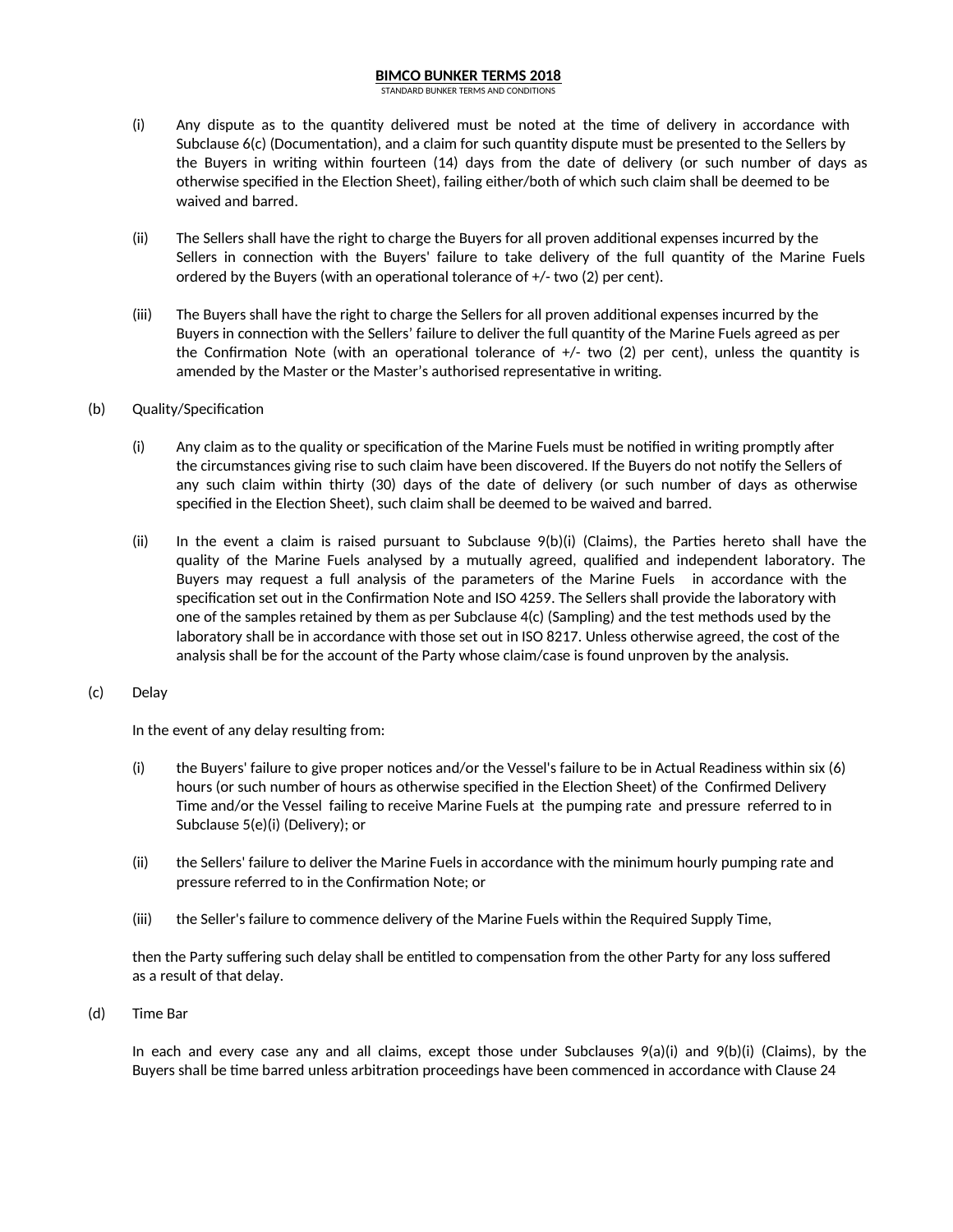STANDARD BUNKER TERMS AND CONDITIONS

(BIMCO Standard Dispute Resolution Clause 2018) hereof within twelve (12) months of the date of delivery of the Marine Fuels or the day that delivery should have commenced as per the Confirmation Note.

#### **10. Risk/Title**

- (a)\* Risk and title in the Marine Fuels shall pass to the Buyers once the Marine Fuels have passed the Sellers' flange connected to the Vessel's bunker manifold.
- (b)\* Risk in the Marine Fuels shall pass to the Buyers once the Marine Fuels have passed the Sellers' flange connected to the Vessel's bunker manifold. Title to the Marine Fuels shall pass to the Buyers upon payment of all sums due to the Sellers under the Contract. Until such time as payment is made, on behalf of themselves and the Vessel, the Buyers agree that they are in possession of the Marine Fuels solely as bailee for the Sellers. If, prior to payment, the Sellers' Marine Fuels are commingled with other marine fuels on board the Vessel, title to the Marine Fuels shall remain with the Sellers corresponding to the quantity of the Marine Fuels delivered. The above is without prejudice to such other rights as the Sellers may have under the laws of the governing jurisdiction against the Buyers or the Vessel in the event of non-payment.

\*Subclauses (a) and (b) are alternatives. Indicate agreed alternative in the Election Sheet. If neither Subclause (a) or (b) is stated, then Subclause (b) shall apply.

(c) The Buyers have the Sellers' permission to consume the Marine Fuels for propulsion of the Vessel.

# **11. Compliance with Laws and Regulations**

The Parties will not do or permit to be done anything which might cause any breach or infringement of the laws and regulations of the Flag State of the Vessel or the country of incorporation of the Sellers, or of the places where the Vessel or the Sellers trade or take Marine Fuels under the Contract.

# **12. Sanctions Compliance Clause**

- (a) "Sanctions Laws" means any sanction, prohibition or restriction imposed by the United Nations, the European Union, the United Kingdom or the United States of America, including but not limited to the US Department of the Treasury Office of Foreign Asset Control ("OFAC") including the OFAC Specially Designated Nationals or Blocked Persons List (SDN) and the US Department of State.
- (b) The Buyers and the Sellers each warrant that at the date of entering into the Contract and continuing until delivery of the Marine Fuels and payment by the Buyers to the Sellers in full:
	- (i) neither Party is subject to any of the Sanctions Laws referred to in Subclause 12(a) (Sanctions Compliance Clause) which prohibit or render unlawful any performance under the Contract;
	- (ii) the Sellers are selling and the Buyers are purchasing the Marine Fuels as principals and not as agent, trustee or nominee of any person with whom transactions are prohibited or restricted under Subclause 12(a) (Sanctions Compliance Clause);
	- (iii) the Buyers further warrant that the Vessel is not a designated vessel and is not and will not be chartered to any entity or transport any cargo contrary to the restrictions or prohibitions in Subclause 12(a) (Sanctions Compliance Clause) above; and
	- (iv) the Sellers further warrant that the Marine Fuels are not of an origin or have been exported as a product from a place that is subject to any of the Sanctions Laws referred to in Subclause 12(a) (Sanctions Compliance Clause) above.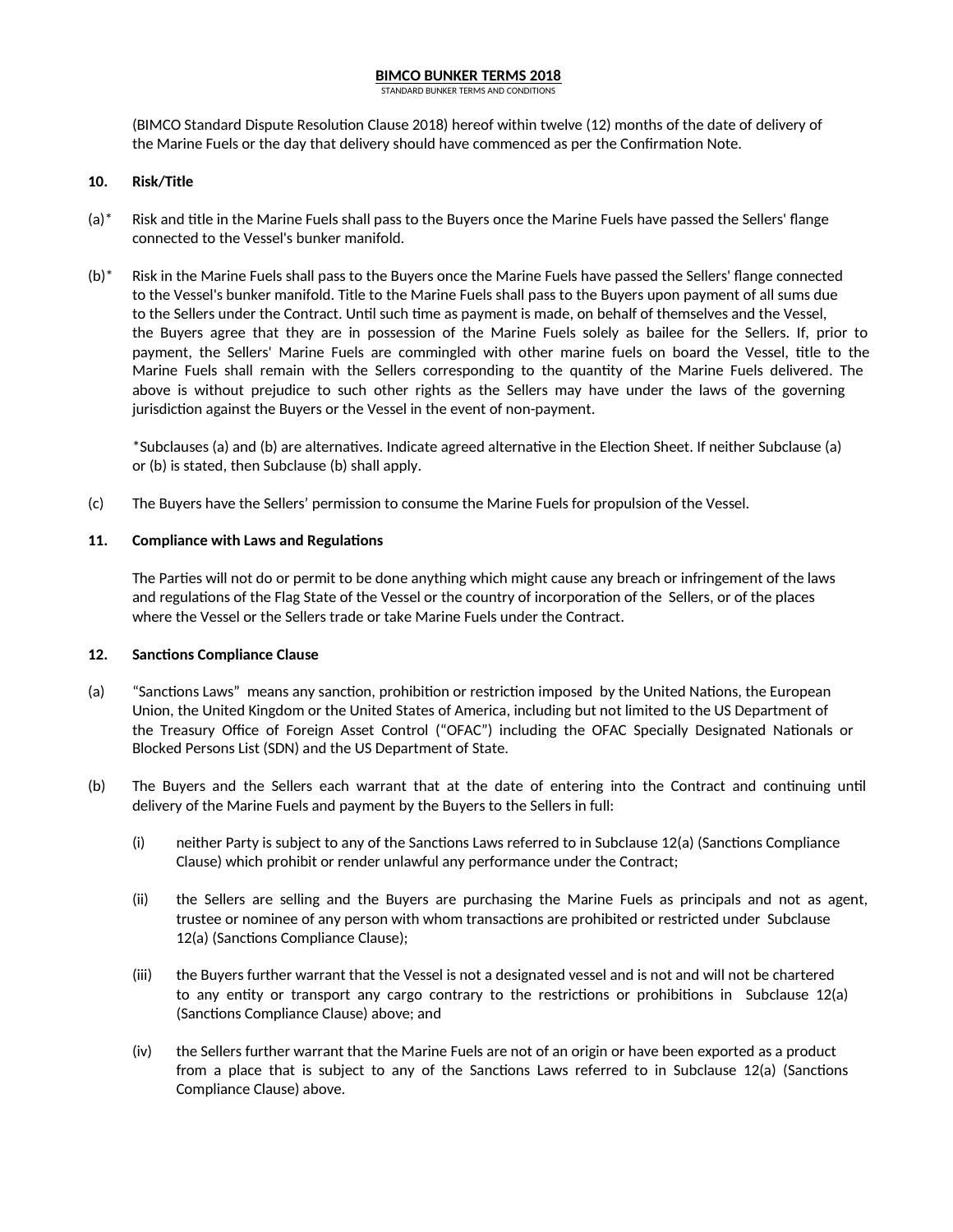STANDARD BUNKER TERMS AND CONDITIONS

- (c) If at any time during the performance of the Contract either Party becomes aware that the other Party is in breach of warranty as aforesaid, the Party not in breach shall comply with the laws and regulations of any Government to which that Party or the Vessel is subject and follow any orders or directions which may be given by any regulatory or administrative body, acting with powers to compel compliance. In the absence of any such orders, directions, laws or regulations, the Party not in breach may terminate the Contract forthwith.
- (d) Notwithstanding anything to the contrary in this Clause, Buyers and Sellers shall not be required to do anything which constitutes a violation of the laws and regulations of any State to which either of them is subject.
- (e) The Buyers and the Sellers shall be liable to indemnify the other Party against any and all claims, including return of any payment, losses, damage, costs and fines whatsoever suffered by the other Party resulting from any breach of warranty as aforesaid and in accordance with the Contract.

# **13. Anti-Corruption Clause**

- (a) The Parties agree that in connection with the performance of any Contract they shall each:
	- (i) comply at all times with all applicable anti-corruption legislation and have procedures in place that are, to the best of its knowledge and belief, designed to prevent the commission of any offence under such legislation by any member of its organisation or by any person providing services for it or on its behalf; and
	- (ii) make and keep books, records, and accounts which in reasonable detail accurately and fairly reflect the transactions in connection with any Contract.
- (b) If a demand for payment, goods or any other thing of value ("Demand") is made to either Party by any official, any contractor or sub-contractor engaged by or acting on behalf of either Party or any other person not employed by either Party and it appears that meeting such Demand would breach any applicable anti-corruption legislation, then the Party receiving the Demand shall notify the other Party as soon as practicable and the Parties shall cooperate in taking reasonable steps to resist the Demand.
- (c) If either Party fails to comply with any applicable anti-corruption legislation it shall defend and indemnify the other Party against any fine, penalty, liability, loss or damage and for any related costs (including, without limitation, court costs and legal fees) arising from such breach.
- (d) Without prejudice to any of its other rights under any Contract, either party may terminate a Contract without incurring any liability to the other Party if:
	- (i) at any time the other Party or any member of its organisation has committed a breach of any applicable anti-corruption legislation in connection with any Contract; and
	- (ii) such breach causes the non-breaching Party to be in breach of any applicable anti-corruption legislation.

Any such right to terminate must be exercised without undue delay.

- (e) Each Party represents and warrants that in connection with the negotiation of any Contract neither it nor any member of its organisation has committed any breach of applicable anti-corruption legislation. Breach of this Subclause 13(e) (Anti-Corruption Clause) shall entitle the other Party to terminate a Contract without incurring any liability to the other.
- **14. Indemnity**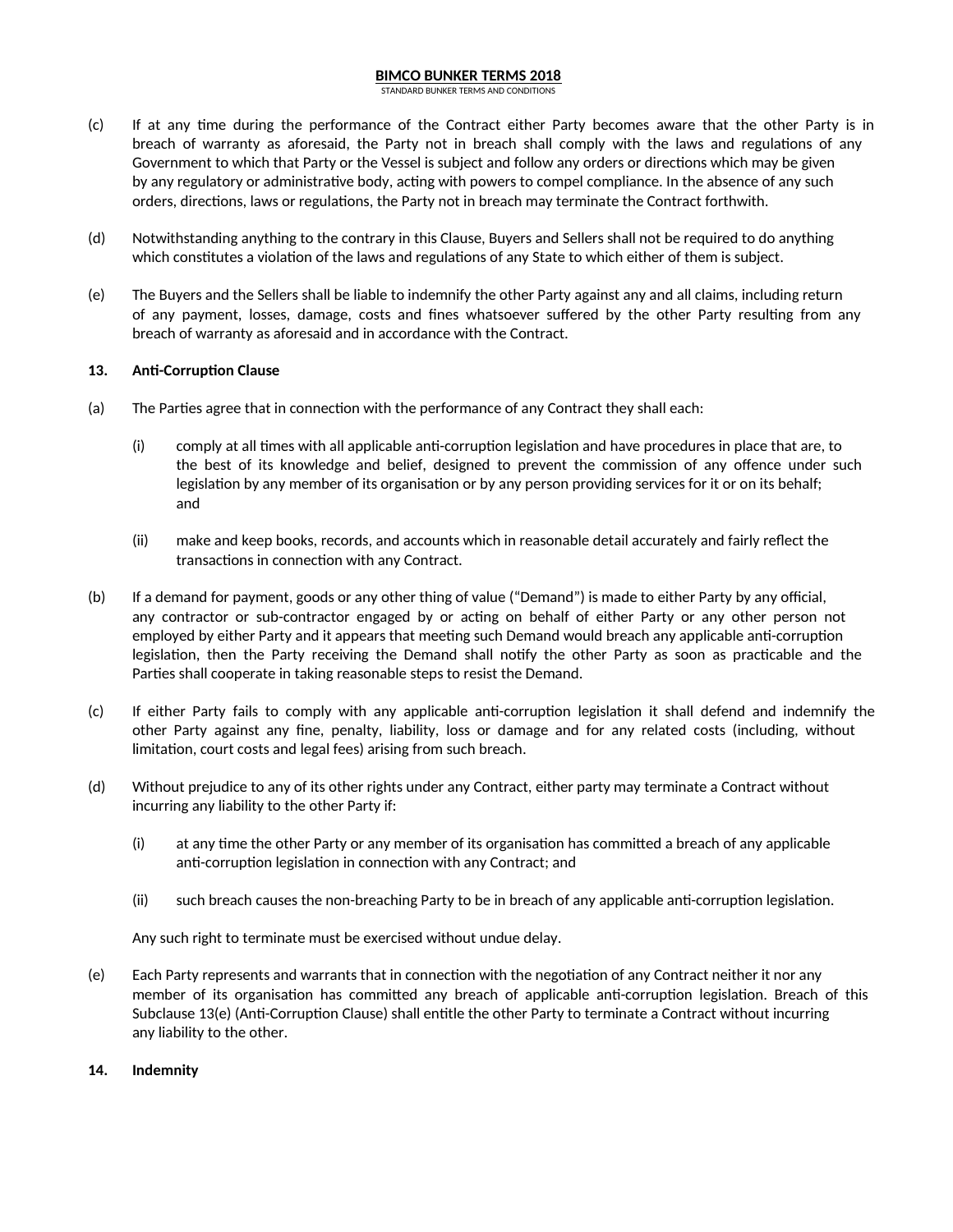STANDARD BUNKER TERMS AND CONDITIONS

- (a) Without prejudice to any other claims arising hereunder or in connection herewith and notwithstanding the provisions of Subclause 9(d) (Claims), if loss is suffered or a liability is incurred by either Party hereto as a direct result of compliance with directions given by the other Party, during or for the purposes of the Parties' obligations hereunder, then the injured party is to be indemnified by the other in respect of such loss or liability; unless such loss or liability arises due to a negligent act or omission by the Party incurring the loss or liability.
- (b) Where claims arise under Subclause 9(c) (Claims) and Subclause 14(a) (Indemnity), compensation payable in accordance with Subclause 9(c) (Claims) shall be taken into account in assessing sums payable under Subclause 14(a) (Indemnity).

#### **15. Liability**

- (a) Neither the Buyers nor the Sellers shall be liable to the other Party for:
	- (i) any loss of profit, loss of production whatsoever and whether arising directly or indirectly from the performance or non-performance of the Contract, and whether or not the same is due to negligence or any other fault on the part of either Party, their servants or agents, and
	- (ii) any indirect or consequential loss arising out of or in connection with the performance or nonperformance of the Contract, whether or not the same is due to any breach of contract, negligence or any other fault on the part of either Party, their servants or agents.
- (b) Notwithstanding any other provision in the Contract, the liability of either Party, whatsoever or howsoever caused, shall (unless otherwise agreed in the Election Sheet) not exceed the invoice value of the Marine Fuels or USD 500,000, whichever is the higher figure, subject to anything stated in the Election Sheet or otherwise agreed by the Parties.

#### **16. Force Majeure**

Neither Party shall be liable for any loss, damage or delay due to any of the following force majeure events and/or conditions at the port of delivery which could not reasonably be foreseen at the time of entering into the Contract or guarded against to the extent the Party invoking force majeure is prevented or hindered from performing any or all of their obligations under the Contract, provided they have made all reasonable efforts to avoid, minimize or prevent the effect of such events and/or conditions:

- (a) acts of God;
- (b) any Government requisition, control, intervention, requirement or interference;
- (c) any circumstances arising out of war, threatened act of war or warlike operations, acts of terrorism, sabotage or piracy, or the consequences thereof;
- (d) riots, civil commotion, blockades or embargoes;
- (e) epidemics;
- (f) earthquakes, landslides, floods or other extraordinary weather conditions;
- (g) strikes, lockouts or other industrial action, unless limited to the employees of the Party seeking to invoke force majeure;
- (h) fire, accident, explosion except where caused by negligence of the Party seeking to invoke force majeure;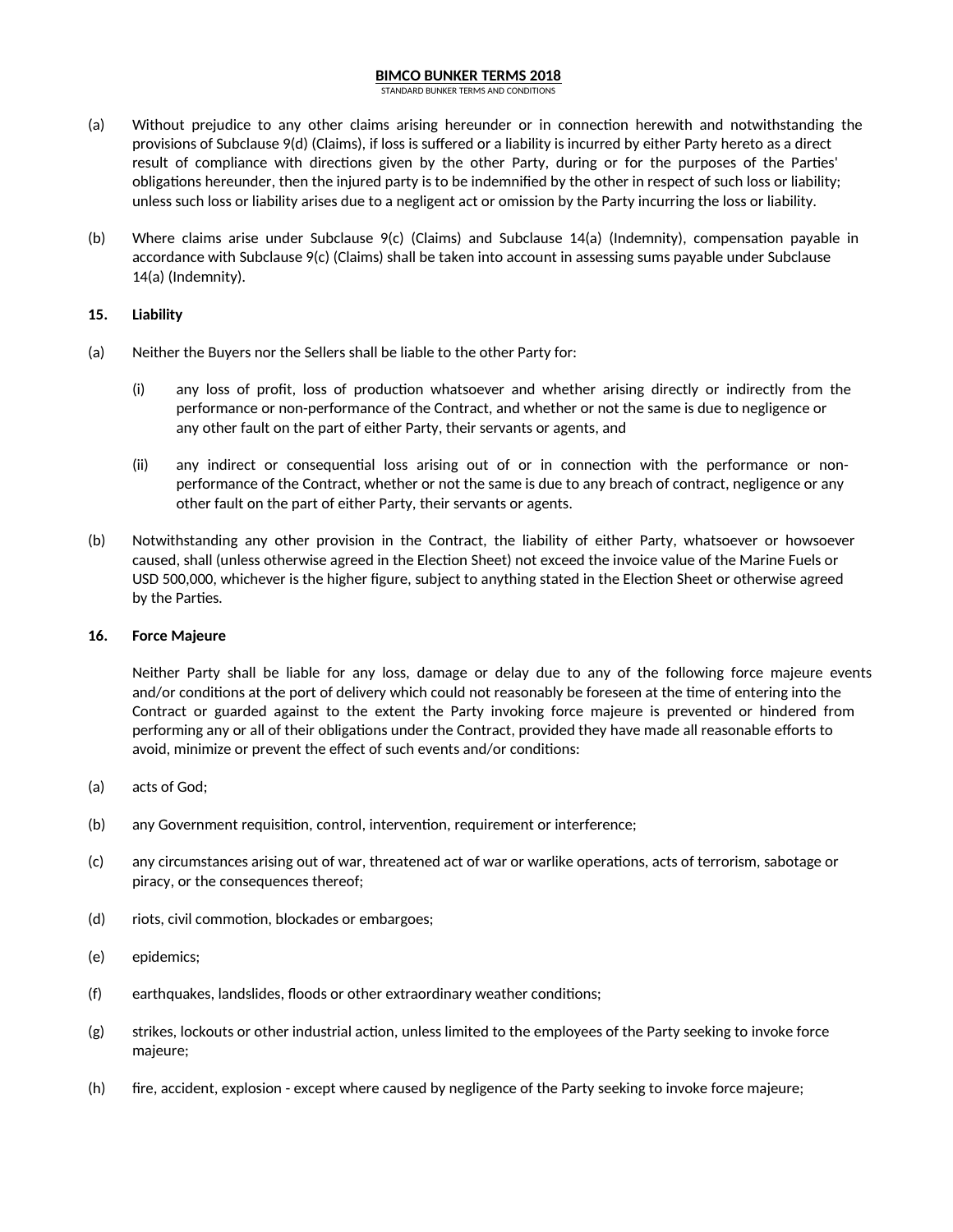STANDARD BUNKER TERMS AND CONDITIONS

(i) any other similar cause beyond the reasonable control of either Party.

The Party seeking to invoke force majeure shall notify the other Party in writing within two (2) Days of the occurrence of any such event/condition.

#### **17. Termination**

Without prejudice to accrued rights hereunder, either Party hereto shall be entitled to terminate the Contract in the event of:

(a) any application being made or any proceedings being commenced, or any order or judgment being given by any court, for

(i) the winding up, dissolution, liquidation or bankruptcy of either Party (otherwise than for the purpose of reconstruction or amalgamation) or if a receiver or administrator is appointed, or if it suspends payment, ceases to carry on business or makes any special arrangement or composition with its creditors; or

(ii) the appointment of a receiver, liquidator, trustee, administrator, administrative receiver or similar functionary of the other Party of all or a substantial part of its assets (otherwise than for the purpose of a reconstruction or amalgamation); or

- (b) any act being done or event occurring which, under the applicable law thereof, has a substantially similar effect to any of the said acts or events described above; or
- (c) either Party is in breach of the provisions of Clause 12 (Sanctions Compliance Clause) (if applicable); or
- (d) either Party is in breach of any material provision under the Contract; or
- (e) if a force majeure event as defined in Clause 16 (Force Majeure) prevents or hinders the performance of the Contract for a period exceeding ten (10) consecutive days from the time at which the impediment begins to prevent performance if notice is given without delay or, if notice is not given without delay, from the time at which notice thereof reaches the other Party.

#### **18. Pollution**

- (a) In the event of any spillage (which for the purpose of this Clause shall mean any leakage, escape, spillage or overflow of the Marine Fuels) causing or likely to cause pollution occurring at any stage of the bunkering operation, the Buyers and the Sellers shall jointly, and regardless as to whether the Buyers or the Sellers are responsible, immediately take such actions as are reasonably necessary to effect clean up and which shall always be conducted in accordance with such local laws and regulations which may compulsorily apply.
- (b) Where it is a compulsory requirement of the law of the port or place of delivery of the Marine Fuels that the Sellers shall have in place their own oil spill contingency plans, the Sellers shall ensure that they have in place valid oil spill contingency plans.
- (c) Each Party hereby guarantees payment of and/or agrees to indemnify and hold the other Party harmless for any claims, losses, damages, expenses, penalties or other liabilities incurred (including but not limited to those incurred under any state, national or international oil pollution legislation), as a result of any spillage arising out of or in connection with the performance of the Contract where such spillage is caused or contributed to by that Party. To the extent that such spillage is caused or contributed to by any fault on the part of both Parties, each Party shall indemnify the other Party for its respective degree of fault.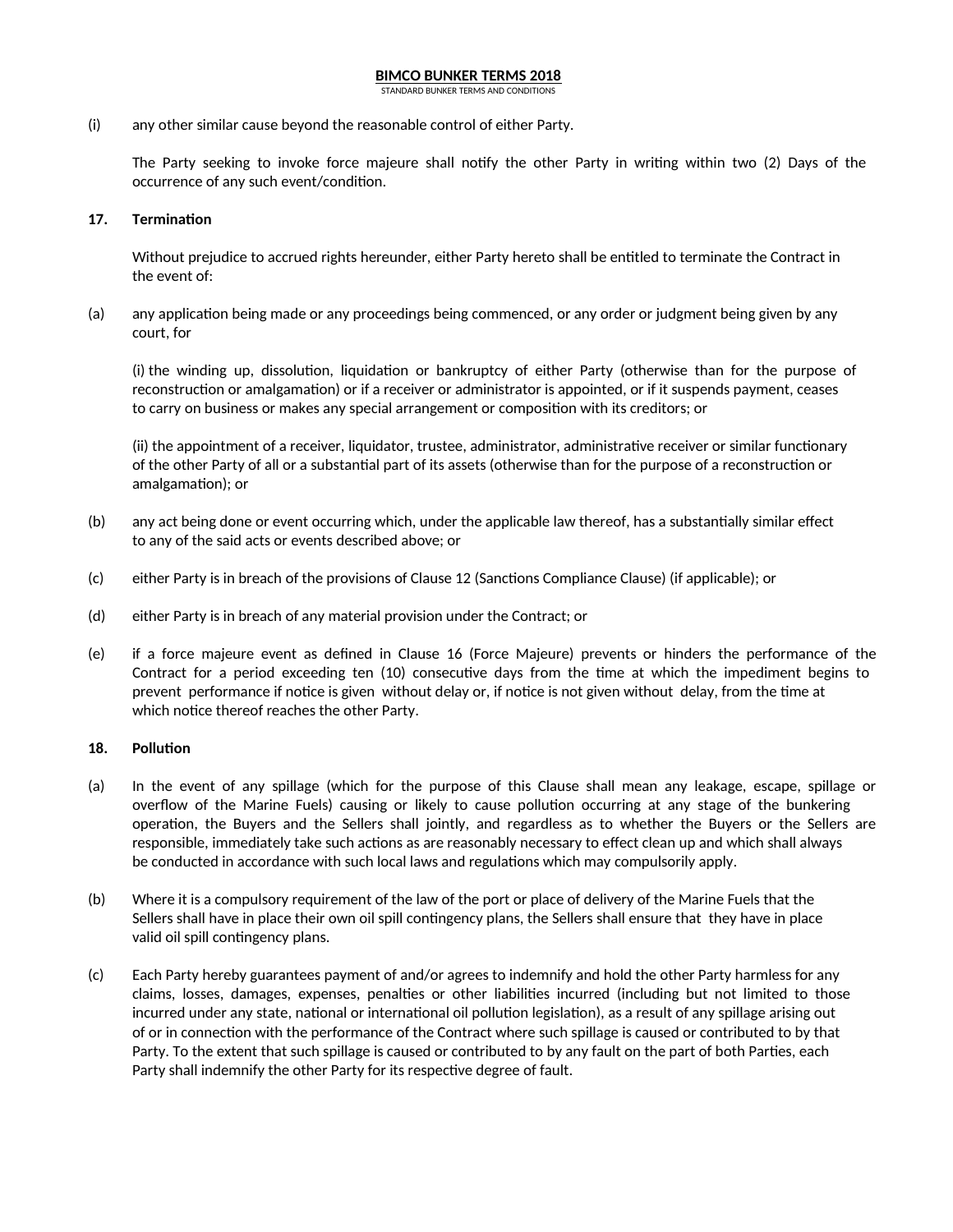STANDARD BUNKER TERMS AND CONDITIONS

(d) The Sellers shall use their best endeavours to ensure that the owners of the Bunker Tanker are fully insured for oil spill liabilities as required by statutory rules or regulations. If such coverage or insurance is not obtained by the owners of the Bunker Tanker, it shall be the sole responsibility of the Sellers to establish such coverage for their account. Proof and conditions of such coverage, whether established by the Marine Fuels supplying company or by the Sellers shall be made available to the Buyers at their request, as soon as practically possible.

# **19. Drugs and Alcohol Policy**

- (a) Each Party shall enforce a company drug and alcohol policy on board the Vessel and the Bunker Tanker and, in the case of the Sellers, also in their facilities.
- (b) Such company drug and alcohol policies shall meet or exceed the standards in the International Convention on Standards of Training, Certification and Watchkeeping for Seafarers, 1978, as amended.
- (c) The Buyers' personnel shall comply with the Sellers' policy in the Seller's facilities or on board the Bunker Tanker, and the Sellers' personnel shall comply with the Buyers' policy when on board the Vessel.
- (d) Both Parties acknowledge and agree that the selling, possession, distribution, use or being under the influence of alcohol or any controlled substance or dangerous drugs other than those medically prescribed is prohibited.

# **20. Confidentiality**

- (a) Neither Party shall disclose to third parties any confidential information relating to pre-contractual discussions and/or the terms and conditions of the Contract, except with the prior written consent of the other Party, which shall not be unreasonably withheld, or to the extent required by law, or by a request of a government or its agency thereof.
- (b) The Parties shall take reasonable precautions to ensure that no unauthorised disclosure of confidential information takes place.
- (c) If a Party is uncertain as to whether information is confidential, the Sellers or the Buyers (as the case may be) shall consult with the other Party.
- (d) Should either Party be required by law to disclose confidential information, the disclosing Party will, where permitted, notify the other Party and shall disclose only the minimum confidential information required to satisfy legal requirements.
- (e) Information is not confidential for the purposes of this Clause if it was in the possession of the Party prior to receipt from the other Party; becomes publicly available other than as a result of a breach of the Contract by one of the Parties; or is lawfully received from a third party.
- (f) This Clause shall survive termination of the Contract.

#### **21. Third Party Rights**

No third parties may enforce any term of the Contract.

#### **22. Assignment**

Neither Party shall assign any of their rights under the Contract without the prior written consent of the other Party, such consent not to be unreasonably withheld or delayed, or unless otherwise agreed in the Election Sheet.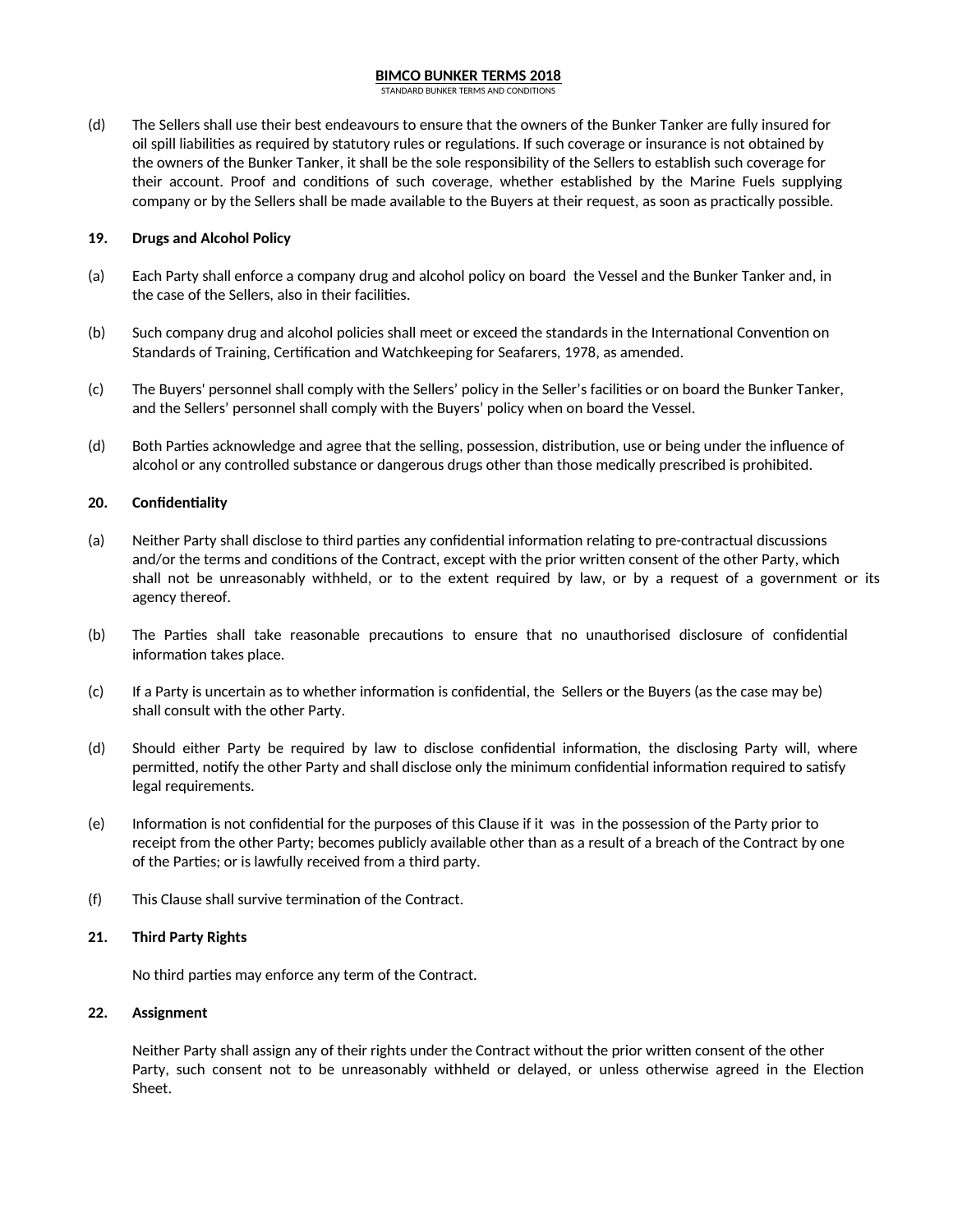#### STANDARD BUNKER TERMS AND CONDITIONS

# **23. Partial Validity**

If any provision of the Contract is or becomes or is held to be illegal, invalid or unenforceable in any respect under any law or jurisdiction, the provision shall be deemed to be amended to the extent necessary to avoid such illegality, invalidity or unenforceability, or, if such amendment is not possible, the provision shall be deemed to be deleted from the Contract to the extent of such illegality, invalidity or unenforceability, and the remaining provisions shall continue in full force and effect and shall not in any way be affected or impaired thereby.

# **24. Dispute Resolution Clause**

 $(a)^*$  The Contract shall be governed by and construed in accordance with English law and any dispute arising out of or in connection with the Contract shall be referred to arbitration in London in accordance with the Arbitration Act 1996 or any statutory modification or re-enactment thereof save to the extent necessary to give effect to the provisions of this Clause.

The arbitration shall be conducted in accordance with the London Maritime Arbitrators Association (LMAA) Terms current at the time when the arbitration proceedings are commenced.

The reference shall be to three arbitrators. A Party wishing to refer a dispute to arbitration shall appoint its arbitrator and send notice of such appointment in writing to the other Party requiring the other Party to appoint its own arbitrator within fourteen (14) calendar days of that notice and stating that it will appoint its arbitrator as sole arbitrator unless the other Party appoints its own arbitrator and gives notice that it has done so within the fourteen (14) days specified. If the other Party does not appoint its own arbitrator and give notice that it has done so within the fourteen (14) days specified, the Party referring a dispute to arbitration may, without the requirement of any further prior notice to the other Party, appoint its arbitrator as sole arbitrator and shall advise the other Party accordingly. The award of the sole arbitrator shall be binding on both Parties as if the arbitrator had been appointed by agreement.

Nothing herein shall prevent the Parties agreeing in writing to vary these provisions to provide for the appointment of a sole arbitrator.

In cases where neither the claim nor any counterclaim exceeds the sum of USD 100,000 (or such other sum as the Parties may agree) the arbitration shall be conducted in accordance with the LMAA Small Claims Procedure current at the time when the arbitration proceedings are commenced.

In cases where the claim or any counterclaim exceeds the sum agreed for the LMAA Small Claims Procedure and neither the claim nor any counterclaim exceeds the sum of USD 400,000 (or such other sum as the parties may agree) the arbitration shall be conducted in accordance with the LMAA Intermediate Claims Procedure current at the time when the arbitration proceedings are commenced.

(b)\* The Contract shall be governed by US maritime law or, if the Contract is not a maritime contract under US law, by the laws of the State of New York. Any dispute arising out of or in connection with the Contract shall be referred to three (3) persons at New York, one to be appointed by each of the parties hereto, and the third by the two so chosen. The decision of the arbitrators or any two of them shall be final, and for the purposes of enforcing any award, judgment may be entered on an award by any court of competent jurisdiction. The proceedings shall be conducted in accordance with the SMA Rules current as of the date of the Contract.

In cases where neither the claim nor any counterclaim exceeds the sum of USD 100,000 (or such other sum as the parties may agree) the arbitration shall be conducted in accordance with the SMA Rules for Shortened Arbitration Procedure current as of the date of the Contract.

 $(c)^*$  The Contract shall be governed by and construed in accordance with Singapore\*\*/English\*\* law.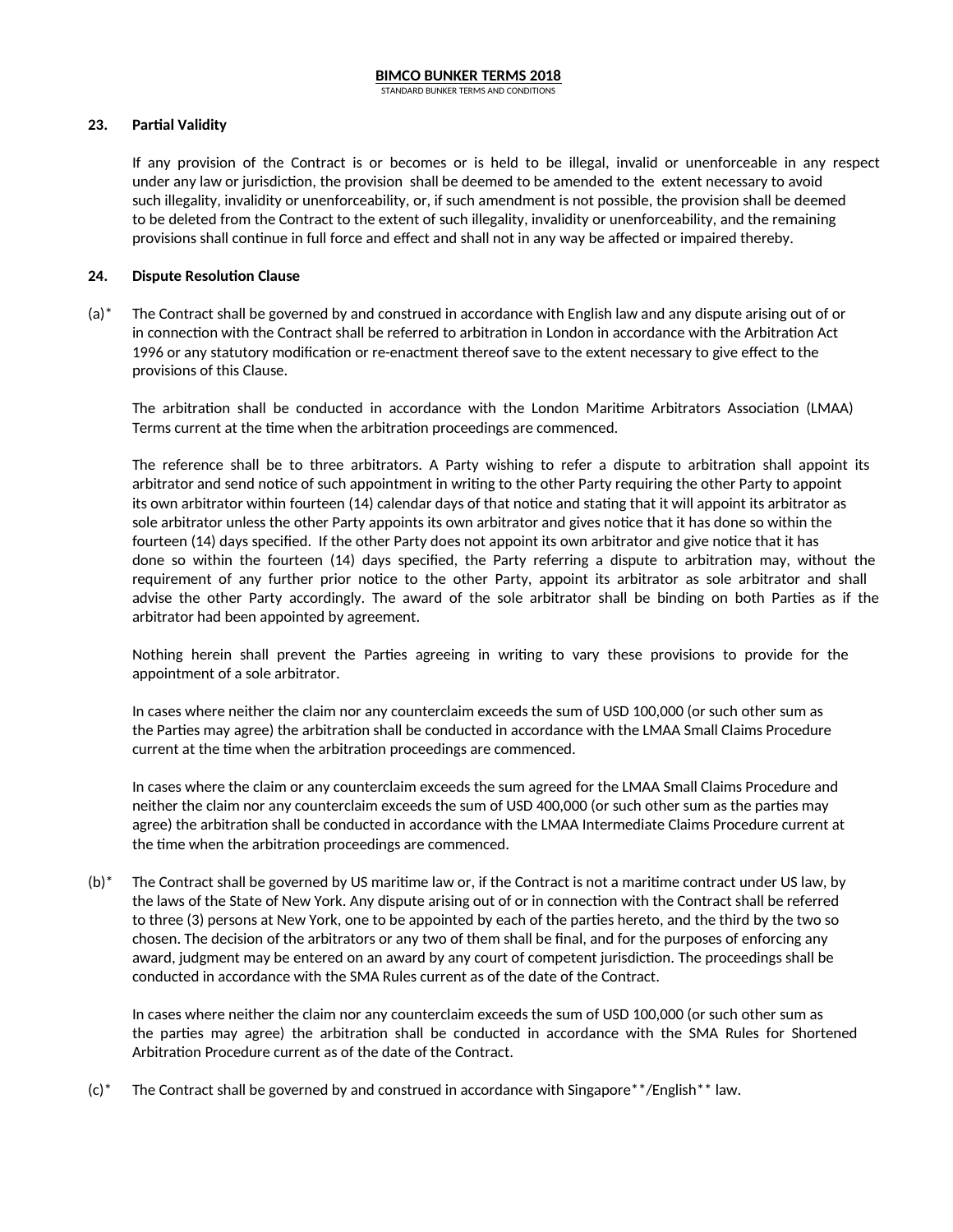STANDARD BUNKER TERMS AND CONDITIONS

Any dispute arising out of or in connection with the Contract, including any question regarding its existence, validity or termination shall be referred to and finally resolved by arbitration in Singapore in accordance with the Singapore International Arbitration Act (Chapter 143A) and any statutory modification or re-enactment thereof save to the extent necessary to give effect to the provisions of this Clause.

The arbitration shall be conducted in accordance with the Arbitration Rules of the Singapore Chamber of Maritime Arbitration (SCMA) current at the time when the arbitration proceedings are commenced.

The reference to arbitration of disputes under this Clause shall be to three arbitrators. A Party wishing to refer a dispute to arbitration shall appoint its arbitrator and send notice of such appointment in writing to the other Party requiring the other Party to appoint its own arbitrator and give notice that it has done so within fourteen (14) calendar days of that notice and stating that it will appoint its own arbitrator as sole arbitrator unless the other Party appoints its own arbitrator and gives notice that it has done so within the fourteen (14) days specified. If the other Party does not give notice that it has done so within the fourteen (14) days specified, the Party referring a dispute to arbitration may, without the requirement of any further prior notice to the other Party, appoint its arbitrator as sole arbitrator and shall advise the other Party accordingly. The award of a sole arbitrator shall be binding on both Parties as if the arbitrator had been appointed by agreement.

Nothing herein shall prevent the Parties agreeing in writing to vary these provisions to provide for the appointment of a sole arbitrator.

In cases where neither the claim nor any counterclaim exceeds the sum of USD 150,000 (or such other sum as the Parties may agree) the arbitration shall be conducted before a single arbitrator in accordance with the SCMA Small Claims Procedure current at the time when the arbitration proceedings are commenced.

- $(d)^*$  The Contract shall be governed by and construed in accordance with the laws of the place mutually agreed by the Parties and any dispute arising out of or in connection with the Contract shall be referred to a dispute resolution forum at a mutually agreed place, subject to the procedures applicable there.
- (e) The parties may agree at any time to refer to mediation any difference and/or dispute arising out of or in connection with the Contract. In the case of any dispute in respect of which arbitration has been commenced under Subclause (a), (c) or (d), the following shall apply:
	- (i) Either Party may at any time and from time to time elect to refer the dispute or part of the dispute to mediation by service on the other Party of a written notice (the "Mediation Notice") calling on the other Party to agree to mediation.
	- (ii) The other Party shall thereupon within fourteen (14) calendar days of receipt of the Mediation Notice confirm that they agree to mediation, in which case the Parties shall thereafter agree a mediator within a further fourteen (14) calendar days, failing which on the application of either Party a mediator will be appointed promptly by the Arbitration Tribunal ("the Tribunal") or such person as the Tribunal may designate for that purpose. The mediation shall be conducted in such place and in accordance with such procedure and on such terms as the Parties may agree or, in the event of disagreement, as may be set by the mediator.
	- (iii) If the other Party does not agree to mediate, that fact may be brought to the attention of the Tribunal and may be taken into account by the Tribunal when allocating the costs of the arbitration as between the Parties.
	- (iv) The mediation shall not affect the right of either Party to seek such relief or take such steps as it considers necessary to protect its interest.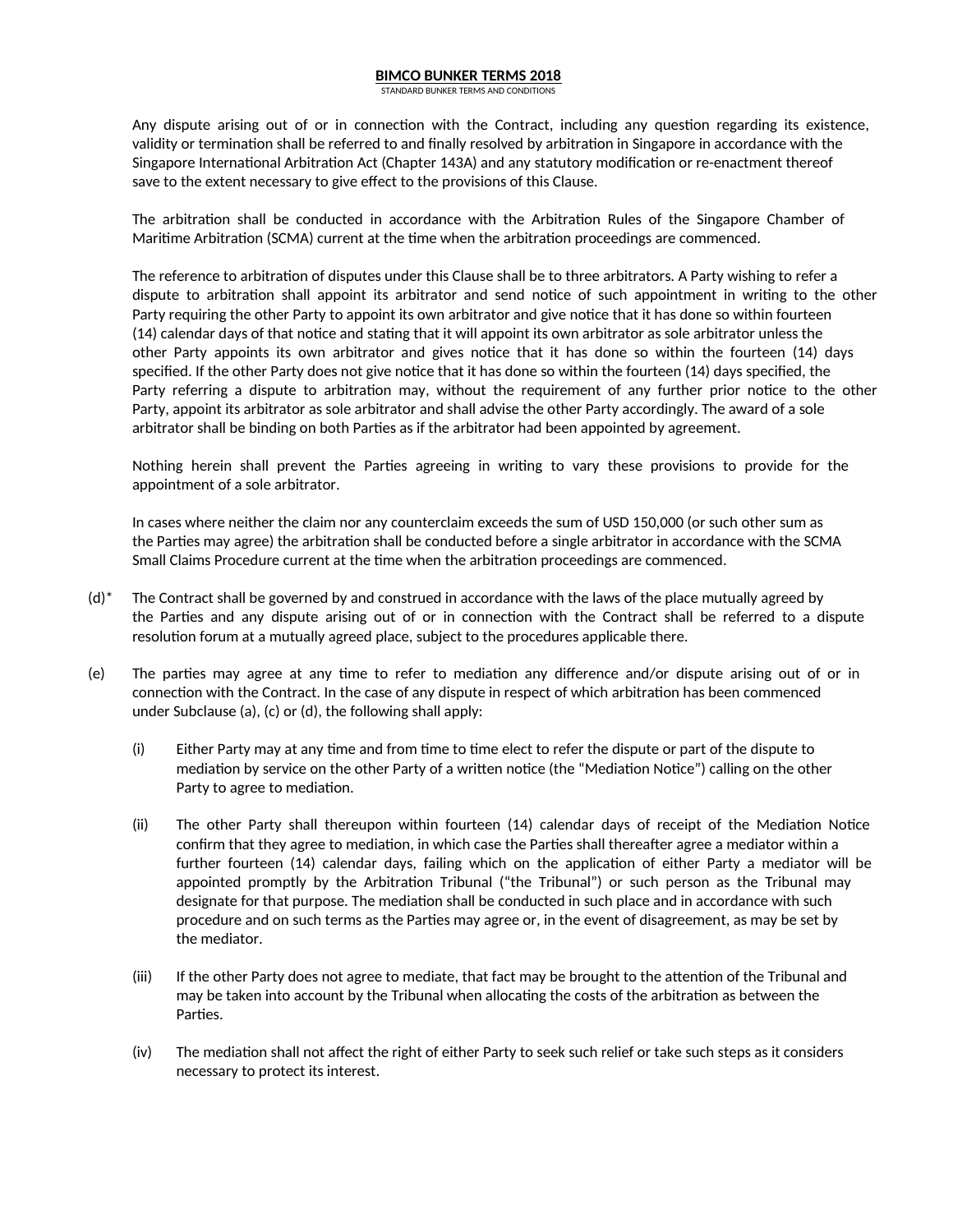- STANDARD BUNKER TERMS AND CONDITIONS
- (v) Either Party may advise the Tribunal that they have agreed to mediation. The arbitration procedure shall continue during the conduct of the mediation but the Tribunal may take the mediation timetable into account when setting the timetable for steps in the arbitration.
- (vi) Unless otherwise agreed or specified in the mediation terms, each Party shall bear its own costs incurred in the mediation and the Parties shall share equally the mediator's costs and expenses.
- (vii) The mediation process shall be without prejudice and confidential and no information or documents disclosed during it shall be revealed to the Tribunal except to the extent that they are disclosable under the law and procedure governing the arbitration.

(Note: The Parties should be aware that the mediation process may not necessarily interrupt time limits.)

\*Subclauses (a), (b), (c) and (d) are alternatives to be specified in the Election Sheet; if this Clause has been incorporated into the Contract without an express choice of law and arbitration forum chosen from Subclauses (a), (b), (c) and (d), then Subclause (a) of this Clause shall apply. Subclause (e) shall apply in all cases except for alternative (b).

\*\*Singapore and English law are alternatives; if Subclause (c) is agreed also indicate choice of Singapore or English law. If neither or both are indicated, then English law shall apply by default.

# **25. Notices**

Any Party giving notice under the Contract shall ensure that it is effectively given and such notice shall be treated as received during the recipients' office hours. If such notice is sent outside the recipients' office hours it shall be treated as received during the recipients' next working day.

# **26. Entire Agreement and Priority of Terms**

- (a) The written terms of the Contract comprise the entire agreement between the Buyers and the Sellers in relation to the sale and purchase of the Marine Fuels and supersede all previous agreements whether oral or written between the Parties in relation thereto. No amendments to a Contract may be made unless agreed by both Parties in writing.
- (b) Each of the Parties acknowledges that in entering into the Contract it has not relied on and shall have no right or remedy in respect of any statement, representation, assurance or warranty (whether or not made negligently) other than as is expressly set out in the Contract.
- (c) Any terms implied into the Contract by any applicable statute or law are hereby excluded to the extent that such exclusion can legally be made. Nothing in this Clause shall limit or exclude any liability for fraud by any Party to the Contract.
- (d) In the event of a conflict between any of the provisions of these General Terms and Conditions and the Election Sheet, the provisions of the Election Sheet shall prevail over the provisions of these Terms and Conditions. If there is a conflict between any of the provisions of these General Terms and Conditions, the Election Sheet and the Confirmation Note respectively, the provisions of the Confirmation Note shall prevail over these General Terms and Conditions and the Election Sheet to the extent of such conflict, but no further.